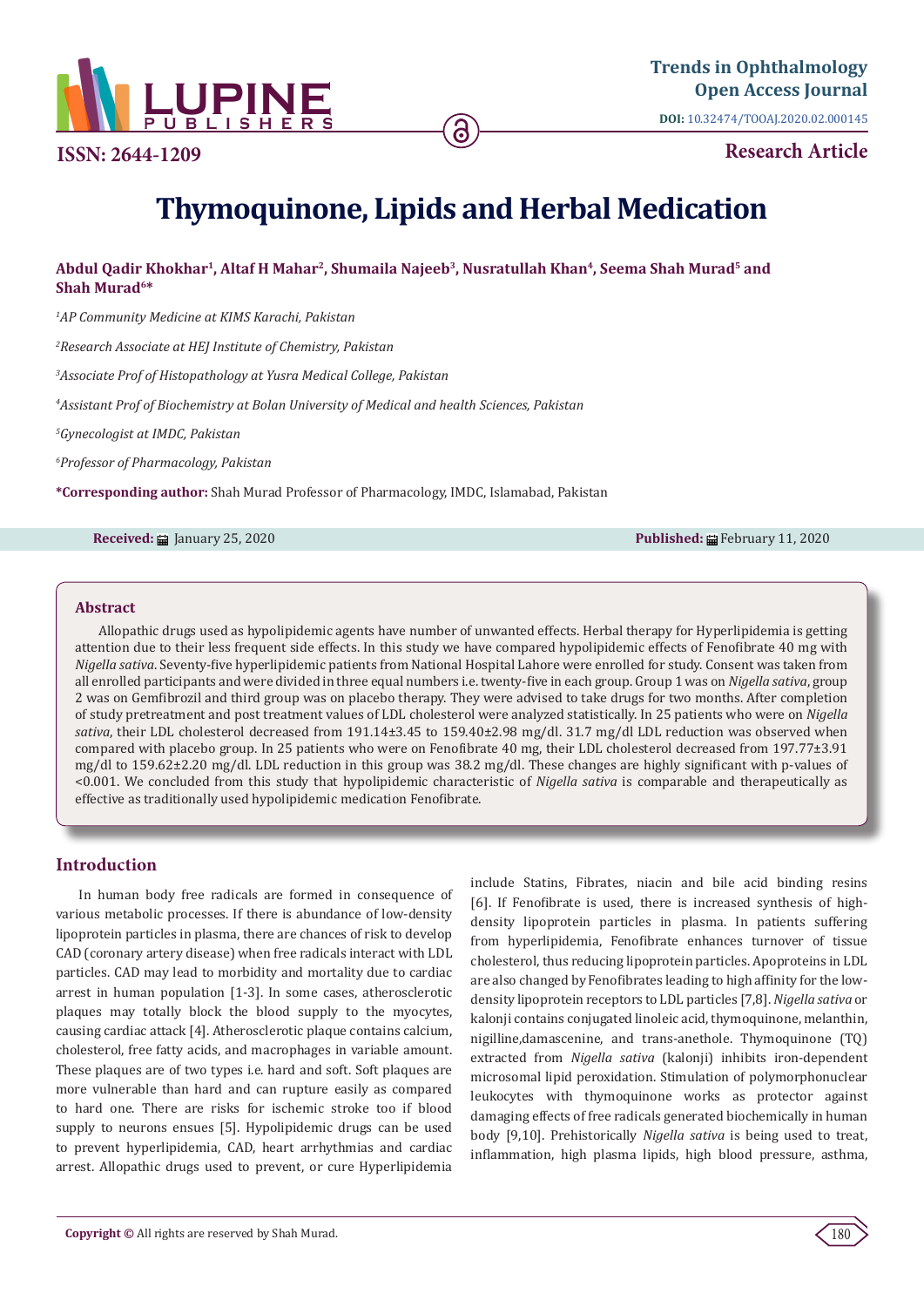diabetes mellitus, arthritis, and gastrointestinal problems [11-14]. In this study we tried to compare hypolipidemic potential of *Nigella sativa* with Fenofibrate.

## **Patients & Method**

**Design of Research Work:** It was single blind placebocontrolled study.

**Venue:** The research work was conducted at National Hospital Lahore, Pakistan from February to July 2015.

**Sample Size and Inclusion Criteria:** 75 hyperlipidemic patients were enrolled whose age range was from 18 to 70 years. Well explained, written consent was taken from all participants.

 **Exclusion Criteria:** Hypothyroidism, peptic ulcer, diabetes mellitus type-I anf type-2, any major cardiac, renal and hepatic illness.

 **Grouping and Methodology:** Enrolled patients were divided in three equal numbers i.e. 25 patients in Group-1, 25 in Group-2, and 25 patients in Group-3. Baseline LDL -cholesterol of all patients was determined in Biochemistry laboratory of the hospital. Separate folder was designed for each enrolled patient, in which their personal data, medical history, laboratory reports, follow up visit proforma were kept. Their plasma LDL-cholesterol was calculated by Fried wald formula[7] (LDL-C = Total cholesterol- (Triglycerides/5 + HDL-C). 25 patients of group-1 were advised to take eight grams of Kalonji (*Nigella sativa*) in two divided doses for two months. 25 patients of group-2 were advised to use 40 mg Fenofibrate tablets twice daily for two months. 25 patients of group-3 were advised to take Capsule (Placebo capsule containing grinded wheat powder) twice daily for two months. They were advised to take their medication after breakfast and after dinner. All participants were convinced to go for 20 minutes brisk walk at morning or evening time. Fortnight follow up visit was arranged for all participants. After two months research period their lipid profile was determined in same laboratory of the hospital.

 **Statistical Analysis:** Mean values of LDL-cholesterol ±SEM were analysed statistically by using SPSS 2014 version. Paired t-test was applied to analyse pre-treatment and post treatment values. p<0.05 was minimum probability value to determine statistical significance. p<0.05 was considered as non-significant change in tested parameter. p>0.001 was marked as highly significant change in the tested parameter.

### **Results**

When results were compiled and statistically analyzed, it was observed that *Nigella sativa* and Fenofibrate 40 mg decreased LDLcholesterol significantly. *Nigella sativa* decreased LDL cholesterol from 191.14±3.45 mg/dl to 159.40±2.98 mg/dl. This change in mean values was 31.7 mg/dl with highly significant p-value of <0.001. Fenofibrate decreased LDL cholesterol from 197.77±3.91 mg/dl to 159.62±2.20 mg/dl. In mean values this change was 38.2 mg/dl with highly significant p-value of <0.001. Placebo group showed LDL cholesterol reduction from 163.10±1.45 mg/dl to 159.40±1.77 mg/dl. This change in mean values was 3.7 mg/dl, with non-significant p-value of >0.05. Table 1 illustrating LDLcholesterol values before and after treatment with *Nigella sativa*, Fenofibrate 40 mg and placebo with their p-values.

Table 1: All Parameters are Measured in Mg/Dl, P-Value <0.01 Stands for Significant Change, P-Value >0.05 Stands for Non-Significant Change.

| Drug                                 | At day-0          | At day- $60$      | Change in mg/dl | p-values |
|--------------------------------------|-------------------|-------------------|-----------------|----------|
| <b>NS</b>                            | 191.14±3.45       | 159.40±2.98       | 31.7            | < 0.001  |
| FF                                   | 197.77±3.91       | $159.62 \pm 2.20$ | 38.2            | < 0.001  |
| PL                                   | $163.10 \pm 1.45$ | $159.40 \pm 1.77$ | 3.7             | >0.05    |
| MOO, IC WILLOW THOUGH CHILING ICH IO |                   |                   |                 |          |

**Abbreviations:** NS: Stands for *Nigella Sativa*; FF: Stands for Fenofibrate; PL: Stands for Placebo Group.

## **Discussion**

Normal plasma lipid levels are required to keep heart healthy. Statins, Fibrates, Bile Acid Binding Resins, and Niacin (Vitamin B3) are used as hypolipidemic medicines in allopathy, but all these have unwanted effects. In Ayurveda discipline of therapeutics, various herbs, fruits and vegetables are used to reduce badcholesterol (LDL-C) and to increase good-cholesterol (HDL-C). In various research study results Kalonji is labeled as hypolipidemic therapeutic agent but little research work is done on comparison of its hypolipidemic potential with allopathy related hypolipidemic medicines. This research was targeted to compare its hypolipidemic characteristics with one of the Fibrate i.e. Fenofibrate 40 mg. In our results it was observed that Kalonji or *Nigella sativa* reduced LDL-cholesterol 31.7 mg/dl which is almost 16.58 % reduction in the parameter. This change is highly significant ( $p$ <0.001).

Same highly significant change (p<0.001) was observed by using Fenofibrate 40 mg in 25 hyperlipidemic patients. Results of study conducted by Osenda M et al. [15] also support our observation and results. Fandelaki I et al. [16] observed that Kalonji increase HDLcholesterol, and decrease LDL-cholesterol, triglycerides, and plasma total cholesterol in 4 weeks therapy if brisk walk is added with this medication. Alberti K et al. [17] stated that there are various mechanisms by which seeds of the herb decrease LDL-cholesterol and decrease triglycerides. Duverger A et al. [18] explained that NS inhibit enterohepatic circulation, leading to decreased synthesis of cholesterol by HMG-CoA reductase pathway. Harnandez M et al. [19] observed lesser hypolipidemic effects of Kalonji when used in 15 hyperlipidemic patients for two weeks. They recommended to use herb for prolonged time as lipoproteins and their structural apoproteins take time to be synthetize in hepatic cells. Harnandez M et al. [20] had explained that kalonji is useful for increasing HDL-

181